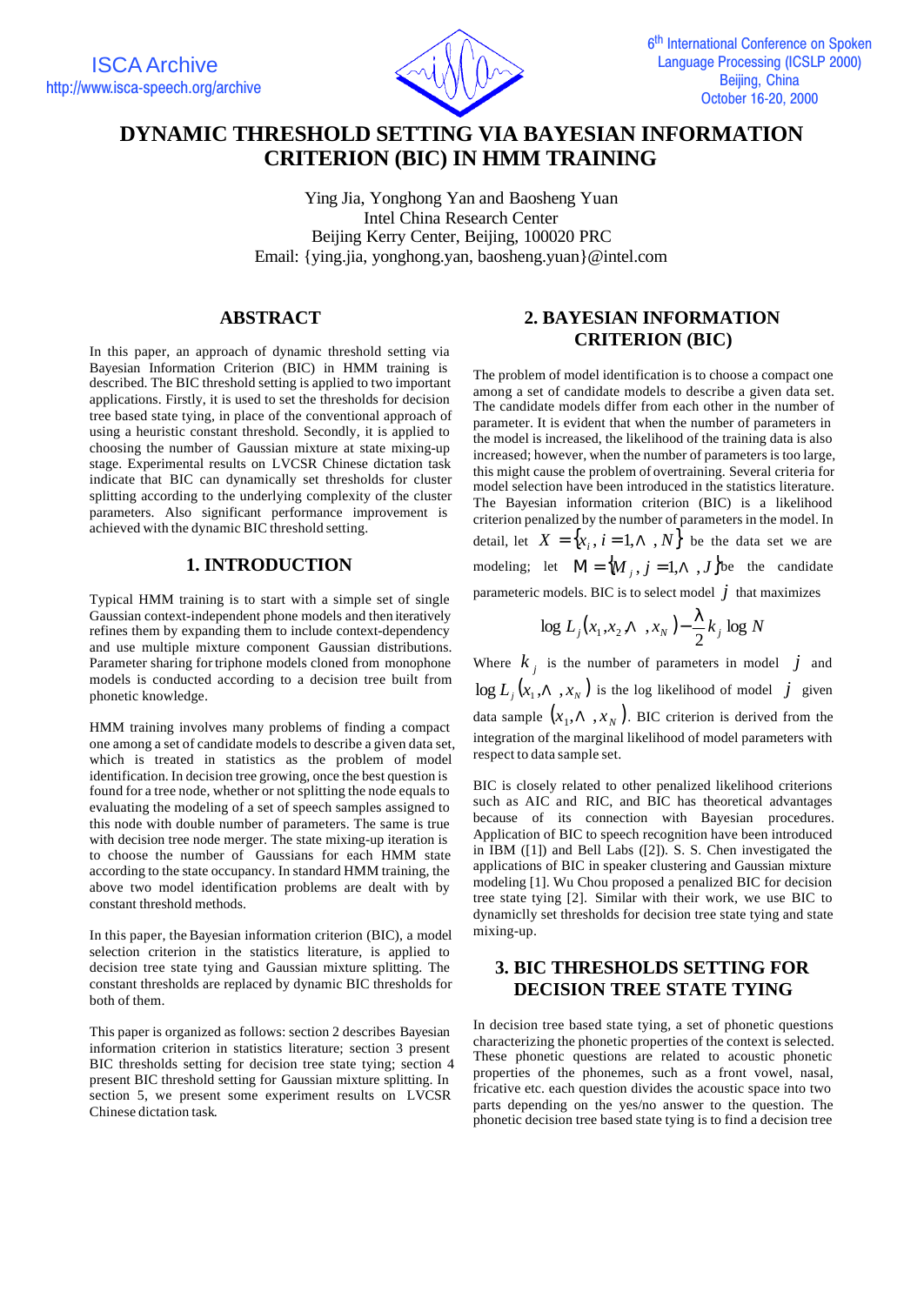whose leaf nodes form a partition of the acoustic phonetic space, and under certain constraints, the log likelihood of the tree is maximized.

The standard one-step greedy growing algorithm is a top-down process. It grows the terminal nodes of the tree one step at a time. At each step, it searches for the best terminal node to grow and the best question to apply so that it leads to a maximum increase of the log likelihood by splitting the node into two

children nodes. In other words, it is to find  $\left(t^{*},q^{*}\right)$  such that

$$
(t^*, q^*) = \arg \max_{(t,q)} (L_{yes}(t,q) + L_{no}(t,q) - L(t))
$$

Where  $L_{\tiny yes}(t,q)$  and  $L_{\tiny no}(t,q)$  are the log likelihood of yes/no split of node  $t$  according to question  $q$ . In addition, model identification in decision tree state tying is applied by requiring the node split satisfy the condition:

$$
L_{yes}(t,q) + L_{no}(t,q) - L(t) > \Delta
$$

Where  $\Delta$  is a constant threshold determined by experiments. The constant threshold approach has a relation to the AIC criterion, but it does not depend explicitly on the number of data samples at the tree node.

The tree splitting process in decision tree state tying can be viewed from the statistical hypothesis testing framework for testing the number of components in the mixture. BIC is considered as a more conservative criterion than AIC and leans more than AIC towards lower dimension models. Once the best question has been found for node *t* , whether or not split tree node *t* , from the BIC standpoint, becomes

$$
L_{\text{yes}}(t,q) + L_{\text{no}}(t,q) - L(t) > \mathbf{a} \cdot \log(\mathbf{g}_t) \cdot V
$$

Where  $g_i$  is the state occupancy in node *t*, **a** is the penalty factor,  $V$  is the feature vector size.

### **4. BIC THRESHOLD SETTING FOR GAUSSIAN MIXTURE SPLITTING**

Once HMM states with single Gaussian mixture have been tied by decision tree, HMM training goes into the clustering training phase to choose the number of Gaussians for each state by iterative increasing the state mixture components by a specified number at a time. It is well known that too few Gaussians does not give sufficient model complexity whereas too many leads to overtraining. A common heuristic solution of this problem is the thresholding method. According to the number of samples belonging to the HMM state in the training data, one chooses the number of Gaussians proportionally. Namely to say, state *s* with less occupancy than a constant threshold  $\Delta$  will not be upmixed.

$$
\boldsymbol{g}_s > \Delta
$$

Here the BIC criterion is to adaptively choose the number of Gaussians according to the underlying complexity of the HMM state. Thus, if the log likelihood for state  $S$  at  $M'$  mixtures

and *M* mixtures does not satisfy condition

$$
\log(L_M) - \log(L_{M'}) > \Delta_{BIC}(s)
$$

, the Gaussian components for state *s* can not be increased further more. The BIC threshold  $\Delta_{BIC}$  can be expressed as

$$
\Delta_{\text{BIC}} = \mathbf{I} \cdot (\log(\mathbf{g}_{\text{M}}) \cdot \mathbf{M} - \log(\mathbf{g}_{\text{M'}})\mathbf{M'}) \cdot (2V + 1)
$$

where  $g_{\scriptscriptstyle M}$  and  $g_{\scriptscriptstyle M'}$  are state occupancy for state  $\,$  at  $\,$  *M* and  $M'$  mixtures.

#### **5. EXPERIMENTAL RESULTS**

The BIC threshold setting was evaluated on the LVCSR Chinese dictation task. 12 mel-cepstral coefficients plus their  $1<sup>st</sup>$ and 2nd order time derivatives were used as acoustic features. Phonetic decision tree states tying was used to cluster equivalent sets of context dependent states and to construct unseen triphones. The final triphone HMMs were built based on the tied states from the clustering. Decoding was done using a one-pass trigram tree-search decoder, and within word triphone models. The training set contains 204,153 utterances from 516 speaker, totally 65,547,305 frames. The test set contains 110 utterances from 11 speaker (5 female and 6 males). The language model is trigram and the vocabulary is 51k. The baseline system with 9990 HMMs, 6007 tied states and 12 Gaussian mixture per state, totally 72076 mixtures achieves a Word Error Rate of 10.7 on this test set.

| Speaker          | WER  |
|------------------|------|
| F <sub>0</sub> 1 | 14.4 |
| F <sub>02</sub>  | 5.5  |
| F <sub>0</sub> 3 | 8.4  |
| F04              | 15.1 |
| F <sub>05</sub>  | 9.2  |
| M <sub>01</sub>  | 21.4 |
| M <sub>02</sub>  | 4.8  |
| M <sub>03</sub>  | 7.9  |
| M <sub>04</sub>  | 15.2 |
| M <sub>05</sub>  | 4.9  |
| M06              | 9.0  |
| Average          | 10.7 |

Table 1: WER for baseline system

The WER listed in table 1 was gotten with the constant thresholds in decision tree based state tying and Gaussian mixture splitting.

## **5.1 BIC THRESHOLD SETTING FOR DECISION TREE BUILDING**

To do a fair comparison with baseline system, we set the BIC splitting penalty to 2.0 and merger penalty to 9.6, such that we got a state number of 6005, nearly same with our baseline system. Also the following clustering training and mixing-up procession are same with the baseline system. On our standard test set, it gives 5% relative improvement. The real reason for us to use BIC thresholds for decision tree is to build a tree with less number of leaves, such as a state number of 3k, without performance loss. Table 2 is the result for comparison experiment with 6k state number.